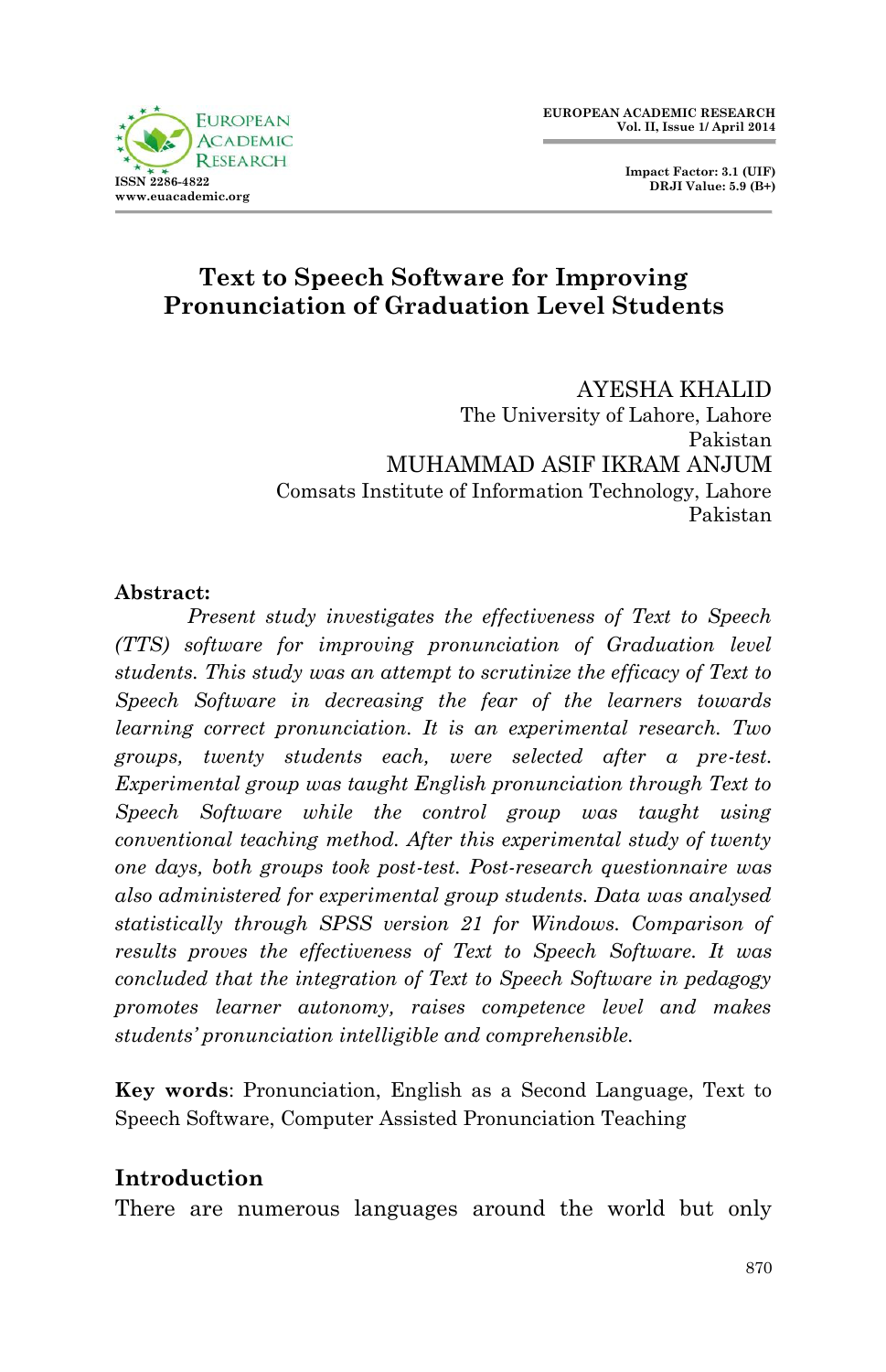English language has achieved the status of global language. Pronunciation learning is essential for a second language learner owing to its surmount global communicative demand to achieve the rationale of communication. English is taught as a second language only in formal settings in Pakistan. Students have no good background of English pronunciation as majority of students gets education in Urdu or English medium schools and colleges. Owing to grammar translation method, most of the students have very poor pronunciation. A growing demand of this fact has contributed to the expedition of innovative pronunciation teaching methodologies. In Pakistan, the use of software in language teaching classrooms is rarely found. It's one of the hardest rationales of a language teacher to make student an efficient speaker with an accurate pronunciation style. Keeping in view the changing and updated needs of the world-teaching techniques, it has become necessary to change the outdated teaching methodologies in Pakistan. Researchers have proved that language instructors have very little idea of the usage of pronunciation software for language teaching and learning. This study will serve as a foundation for English Language Teachers and suggest them how to apply Text to Speech software in their classroom for improving the pronunciation of English language learners.

It was hypothesized for this study that the induction of Text to Speech Software in pronunciation teaching classroom makes the students' pronunciation comprehensible, gives them ample opportunities to practise different sounds by providing them language learning autonomy. As a result, it helps them to make their accent clear, their tone correct and, on the whole, makes them effective communicator.

Computer Assisted Pronunciation Teaching (CAPT) is used for the integration of computer software through which sound, rhythm, intonation, stress and articulation of different phonemes, words, clauses, phrases and sentences is coached. Text to Speech Software is automatic technology-based speech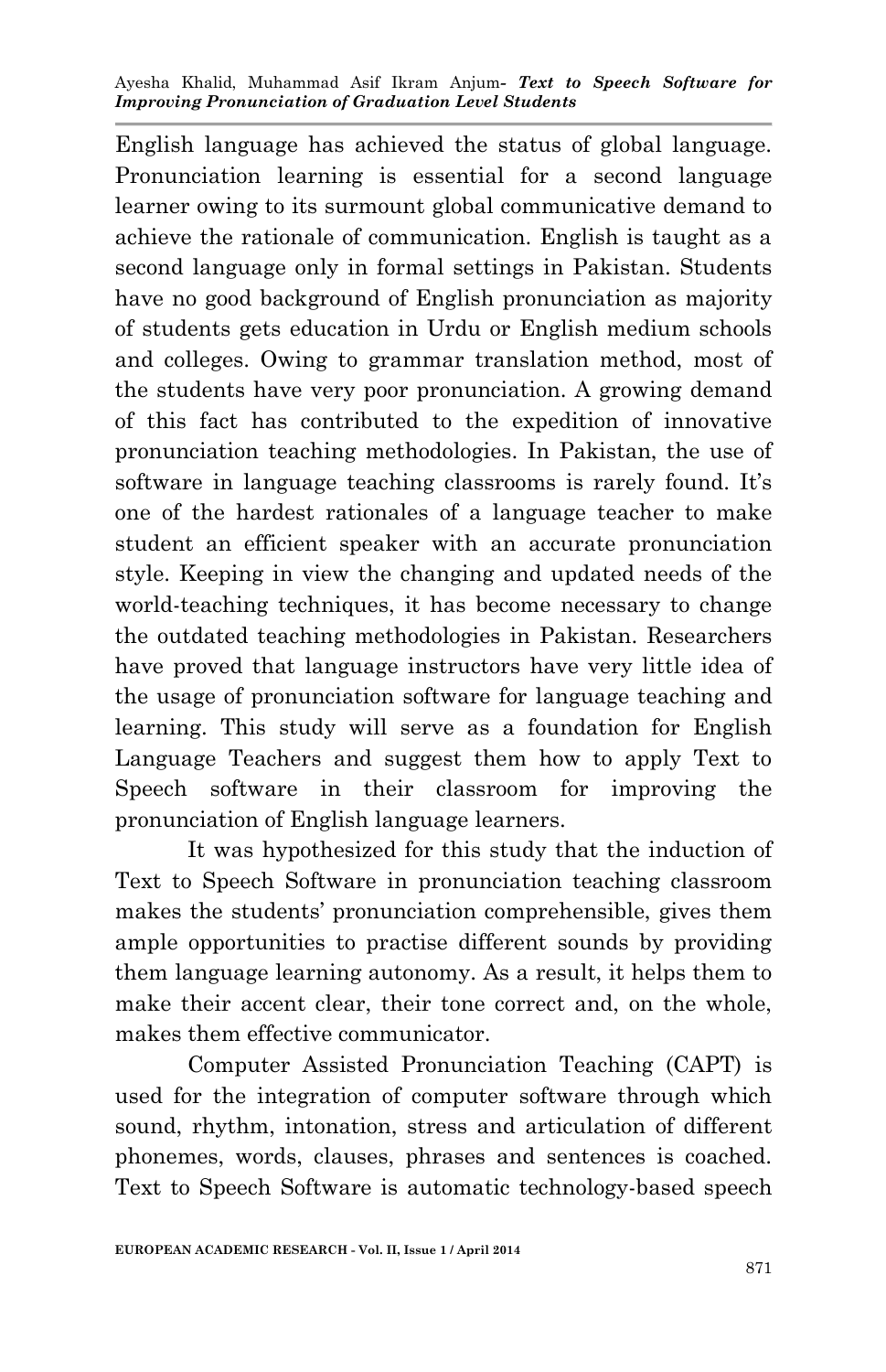production computer software that can read any text aloud whether it's on the spot written by the user or exposed to computer through Optical Character Recognition (OCR). It's a tool that facilitates instructors for language teaching.

# **2. Importance of Pronunciation and Theoretical Approaches to Pronunciation Teaching**

Pronunciation teaching is a mainstay in English Language teaching. Global English has provoked a number of linguists to shift their focus from grammar teaching to pronunciation teaching. According to a rough estimate, more than 1.6 billion people speak English as an international language. It is opined that a person's personality can be analyzed by his speaking style. Fraser (2000, 7) further supports this view by saying that,

Being able to speak English of course includes a number of sub skills, involving vocabulary, grammar, pragmatics, etc. However by far the most important of these skills is pronunciation - with good pronunciation, a speaker is intelligible despite other errors; with poor pronunciation, a speaker can be very difficult to understand, despite in other areas.

Pronunciation has an eminent historical background in second language and foreign language teaching. Seidlhofer (2001) says that, "Pronunciation teaching stood at the very beginning of language teaching methodology as a principled, theoretically-founded discipline, originating with the latenineteenth-century Reform Movement" (p.56). Language is not only knowledge of semantics and semiotics rather it is a pathway to attain communicative expertise. This thought had given emergence to Communicative Approach to Pronunciation, as Demirezen (2011) asserts, "the students grasp how to use target language to communicate appropriately, fluently and effectively by being more concerned with students' initiative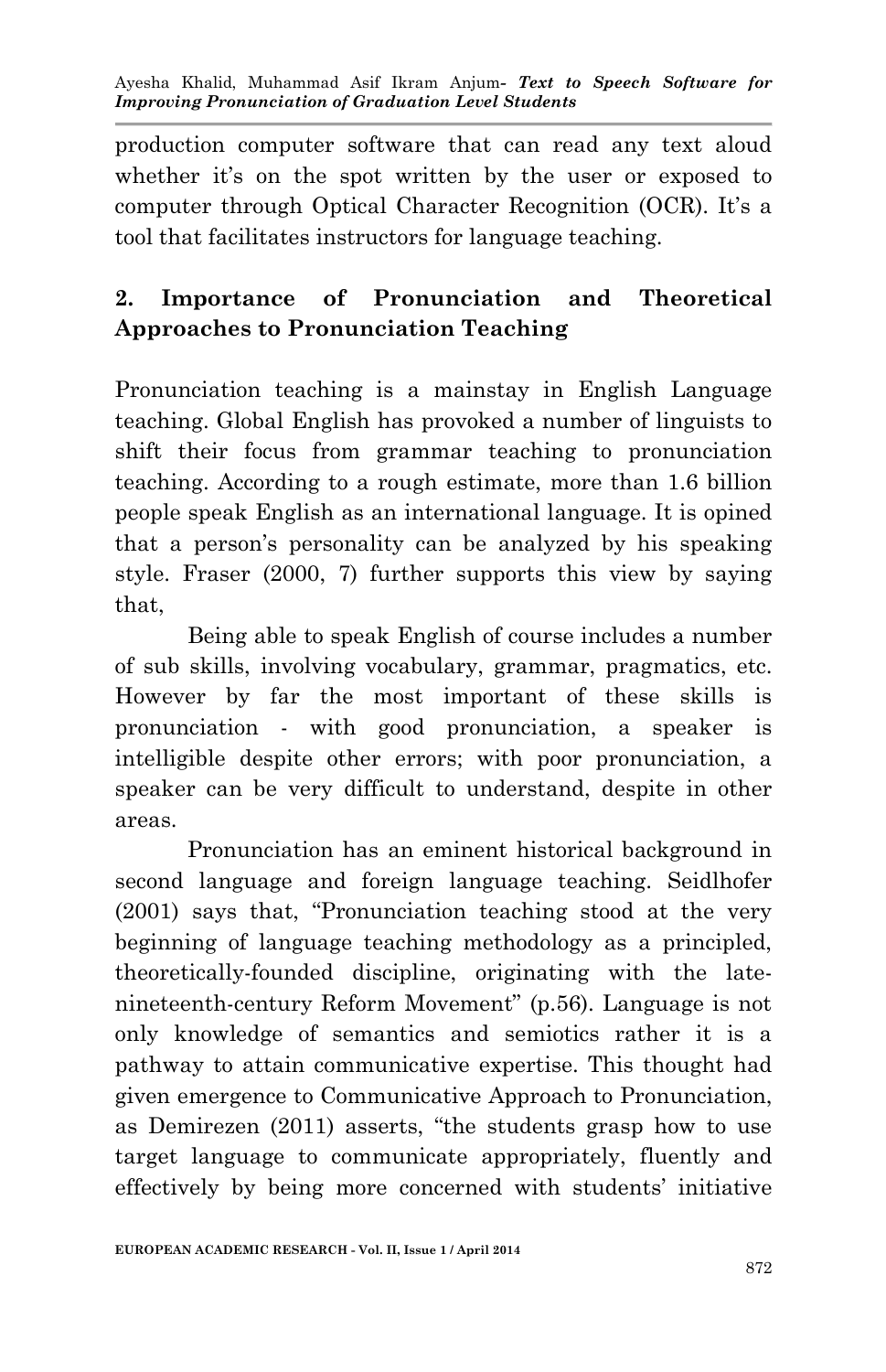and interaction rather than simply with teacher-centered direction" (p.57).

# **2.1. Students' and Teachers Attitudes towards Pronunciation Learning and Teaching through Computers**

According to the studies in Asian context, it has been observed that students are timid and they feel nervous to speak with a fear of committing more mistakes. It is suggested in this approach that instructor should be competent enough to boost the morale of the students. For this purpose, instructor must have knowledge about different activities like information-gap, brainstorming, elicitation, riddles, puzzles, anecdotes etc. Through these activities, instructor can gain the attention of the learner. As Patil (2008) has well strengthened the view by saying that,

> Learners enjoy toying with the language, experimenting with it and gradually but surely feel confident and comfortable with the language. Once they have got rid of fear complex, they try to use English creatively. Since they are not scared of making mistakes, they try to use as much language as they can and in due course of time pick up more vocabulary and structures (239).

Isman et al. (2004) conducted a research and its findings proved that students believe that computer software usage is a necessity for their learning. They strengthened that software's multi-features can help them to solve their encountered problems in study. Tuzcuoglu (2000) investigated teachers' attitudes towards CALL in the Foreign Languages Department (FLD) at a university in Turkey and concluded that despite the availability of a computer lab and a request from the administration that teacher should use the lab for teaching; most of the teachers do not use computers for their teaching purpose. However, teachers had positive attitudes towards using CALL in language instruction and were ready to teach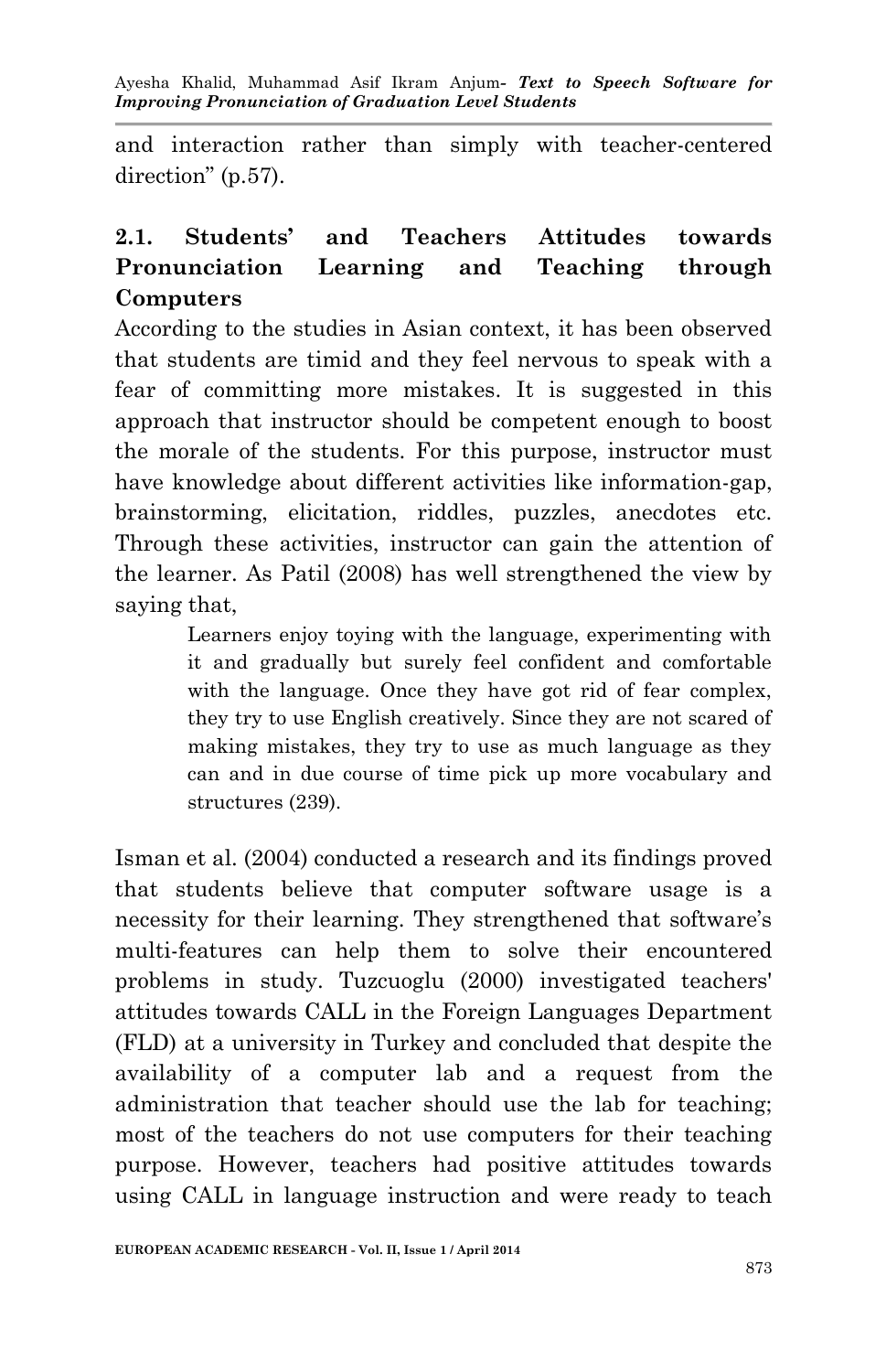with computers. Teachers agreed that using computer-based teaching would increase students' interest and language learning abilities. Fisher (2000) found that teachers' attitudes were strongly related to their success in using technology. Chen (1997) conducted a study on writing skills' improvement of Taiwanese students with the help of Computer-Assisted Language Learning.

Blankenship (1998) said that CAPT is the most effective technology introduced by men ever as it has brought about radical changes in English Language Teaching. Chun (1998) has suggested that although software is continuously improving, the use of this software is dire need to be in tune with the evolving teaching demands.

# **2.2. Current Situation of CALL in Pakistan**

Government of Pakistan felt a dire need to bring about a drastic change in education sector. In turn, Higher Education Commission (HEC) of Pakistan has launched dynamic projects in English Language Teaching Reforms (ELTR) to bring innovative changes in English Language Teaching and for training and developing the capabilities of teachers in technical skills and general communicative competencies in order to give them firsthand knowledge in the latest teaching techniques.

Pronunciation which was once a bulwark, now, has been relegated to facultative status in Pakistan. ELTR workshops focused on the idea to replace prescribed teaching methodologies with the latest technology-equipped laboratories for language teaching. HEC should conduct more and more teacher training courses and the number of instructors to be trained, should be increased so that latest technology for pronunciation teaching should pedagogically implicate.

### **3. Research Methodology**

It's a combination of both qualitative and quantitative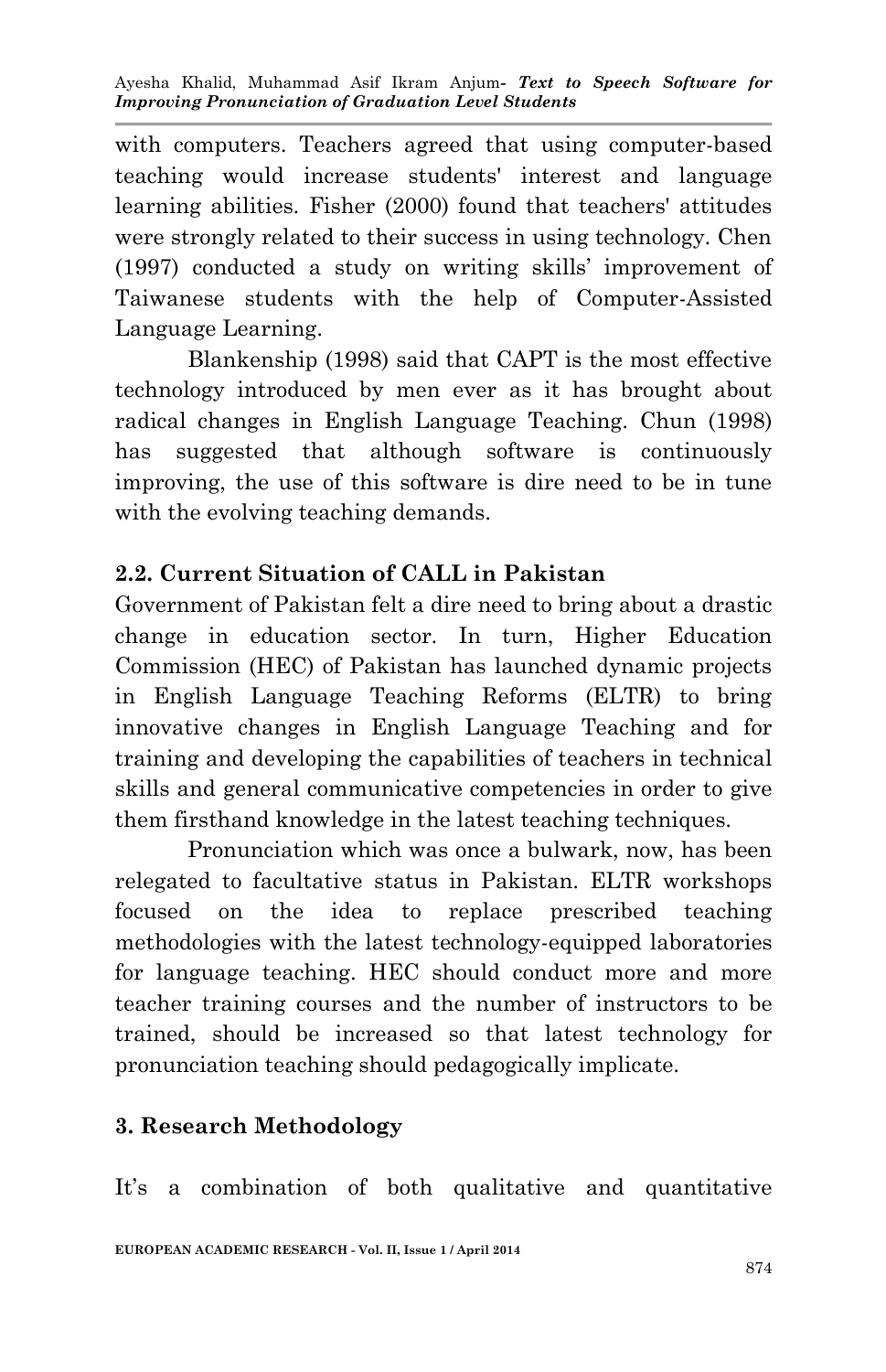approaches. Qualitative provides an insight in opening right avenues for analysis and would also help to investigate the effectiveness of TTS. It is a pre-test-post-test, Control and experimental group design (Cohen et al. 2007, 274). This is an experimental study. Quantitative data was collected both from (pre-test and post-test) of both groups (controlled and experimental). Furthermore, daily attendance of the students was quantitatively measured to scrutinize which group of students showed more inclination towards TTS-based pronunciation learning. Qualitative data was collected from questionnaire of experimental group students. Descriptive statistical analyses (means and standard deviation) were used for the pre and post- tests of students' English pronunciation. Comparative statistical methods (independent sample t-test, paired-sample t-test) were used for the analysis of variance to make a comparison between the control and the experimental groups.

This study was the investigation of the effectiveness of Text To Speech Software for improving pronunciation of the Graduation level. Study sample was taken from The University of Lahore and Minhaj University. Only male students of Graduation class were taught through TTS for twenty-one days. Hundred students of graduation were selected and out of these hundred students fifty were selected from The University of Lahore and fifty from Minhaj University Lahore. All these hundred students took pre-test

This pre-test was taken through English pronunciation testing software. Only those forty male students from Minhaj University and The University of Lahore were selected for study whose pronunciation score, as compared to RP, was ranging from 20-40% in their pre-test. Further, these forty students were divided into two groups: Experimental group and Control group for the respective study. The two groups were as follows: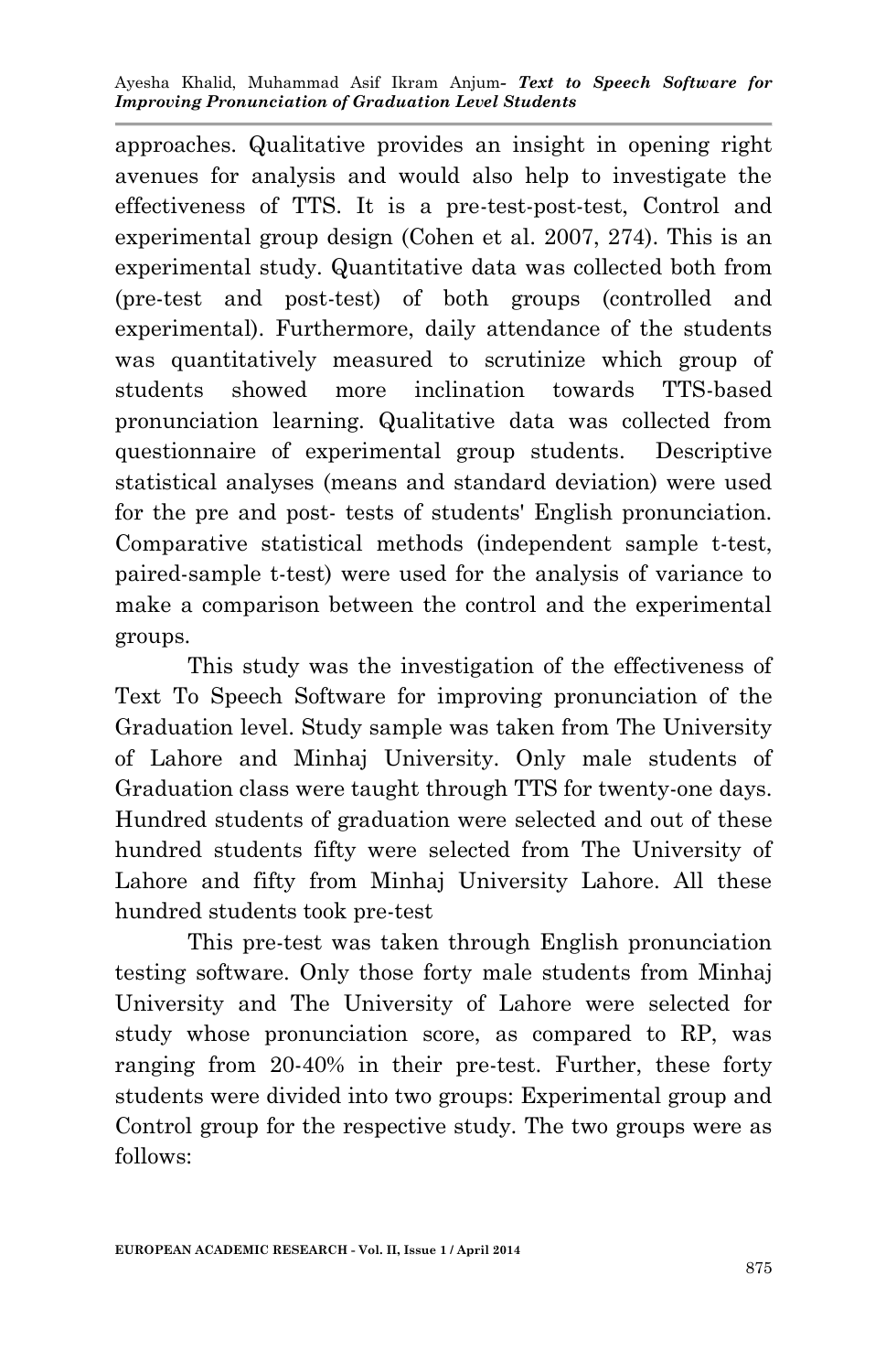| Serial No | Name of Group             | Number<br>Students |  |
|-----------|---------------------------|--------------------|--|
|           | <b>Experimental Group</b> | 20                 |  |
|           | Controlled Group          | 20                 |  |

Both groups were taught by the researcher for twenty one days. The control group was taught by conventional teaching methodology and was given the same time as was given to the experimental group. Study content was same for both the groups. The only difference was that the students in experimental group were taught through Text To Speech Software. The researcher provided study material in E-book form to the students. The selected data was converted from text into speech form for the students to listen and practise actual pronunciation patterns.

Further, during the period, attendance record of both groups was aptly preserved. The Quantitative analysis showed that experimental group students had shown positive attitude towards the usage of Text to Speech Software in pronunciation pedagogy, and they wanted to continue it in future.

# **4. Description of Teaching and pronunciation software**

### **4.1 Tool of teaching:**

# **4.1.1. A Brief description of Text to Speech Software**

TTS, speech synthesis software performs the following functions: It copies the text and documented material into a technology-based program which then converts that written text into spoken text. User can select different male & female voices for listening purposes. They can even select different English options i.e. British English, American English etc to check out the difference between them. Moreover, user can control the speed of the text spoken by clicking on the icon; even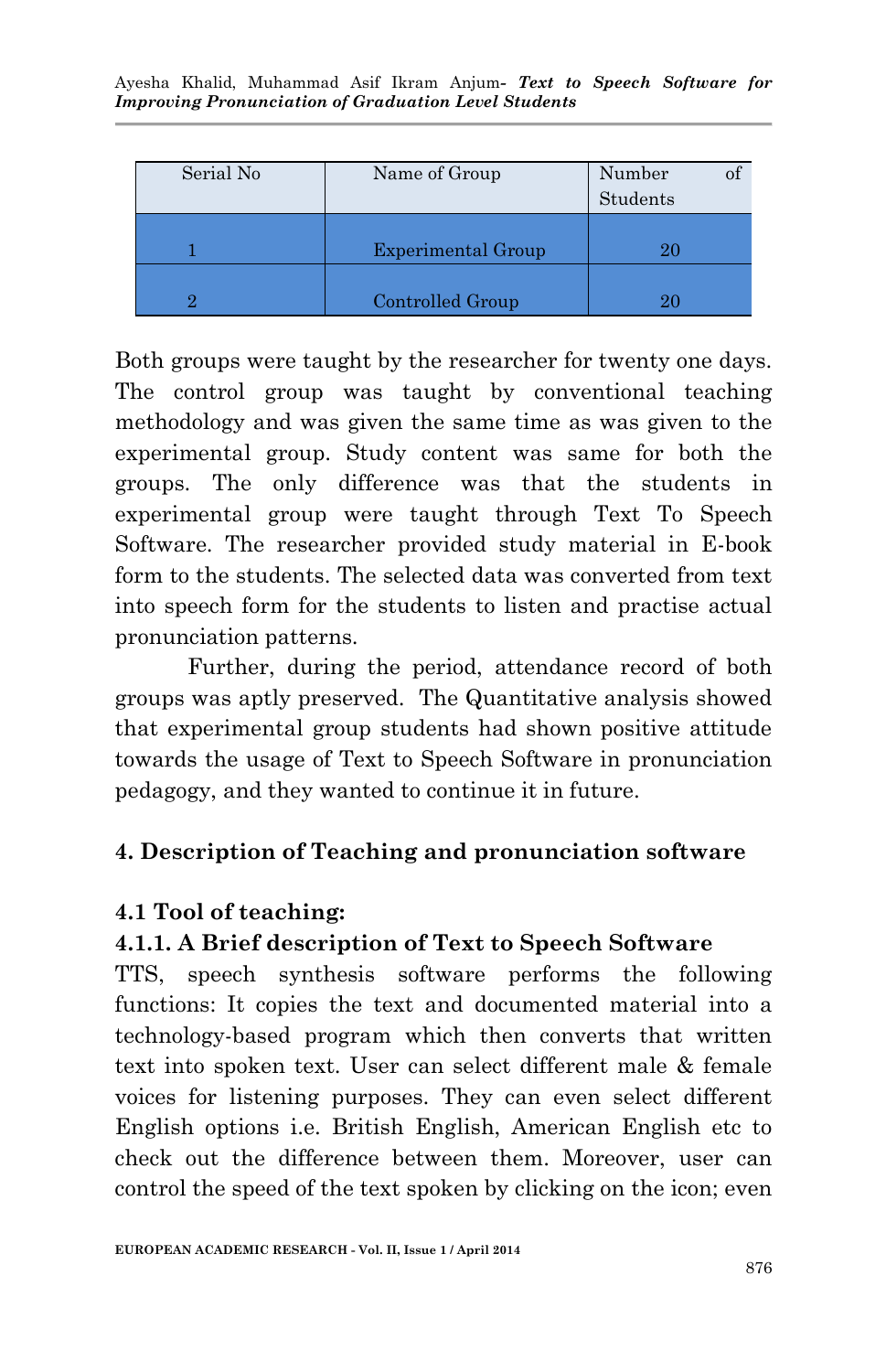they can pause, stop, and repeat the spoken form of the text anytime. It also by default highlights the current running spoken text by changing the color of the text while functioning



**Figure 1: Easy** *Text to speech software title screen*

#### **4.2 Tool of testing: 4.2.1. English Pronunciation Testing**

3-basic functions of English pronunciation testing software:

- 1. It helps the participants to hear the given sentence as much times as they want.
- 2. Participants can repeat the given sentence in their own voice; this software provides them instant feedback.
- 3. It analyses the participant pronunciation ability by giving them scores in percentage.



**Figure 2 : English Pronunciation testing** *opening window*

**EUROPEAN ACADEMIC RESEARCH - Vol. II, Issue 1 / April 2014**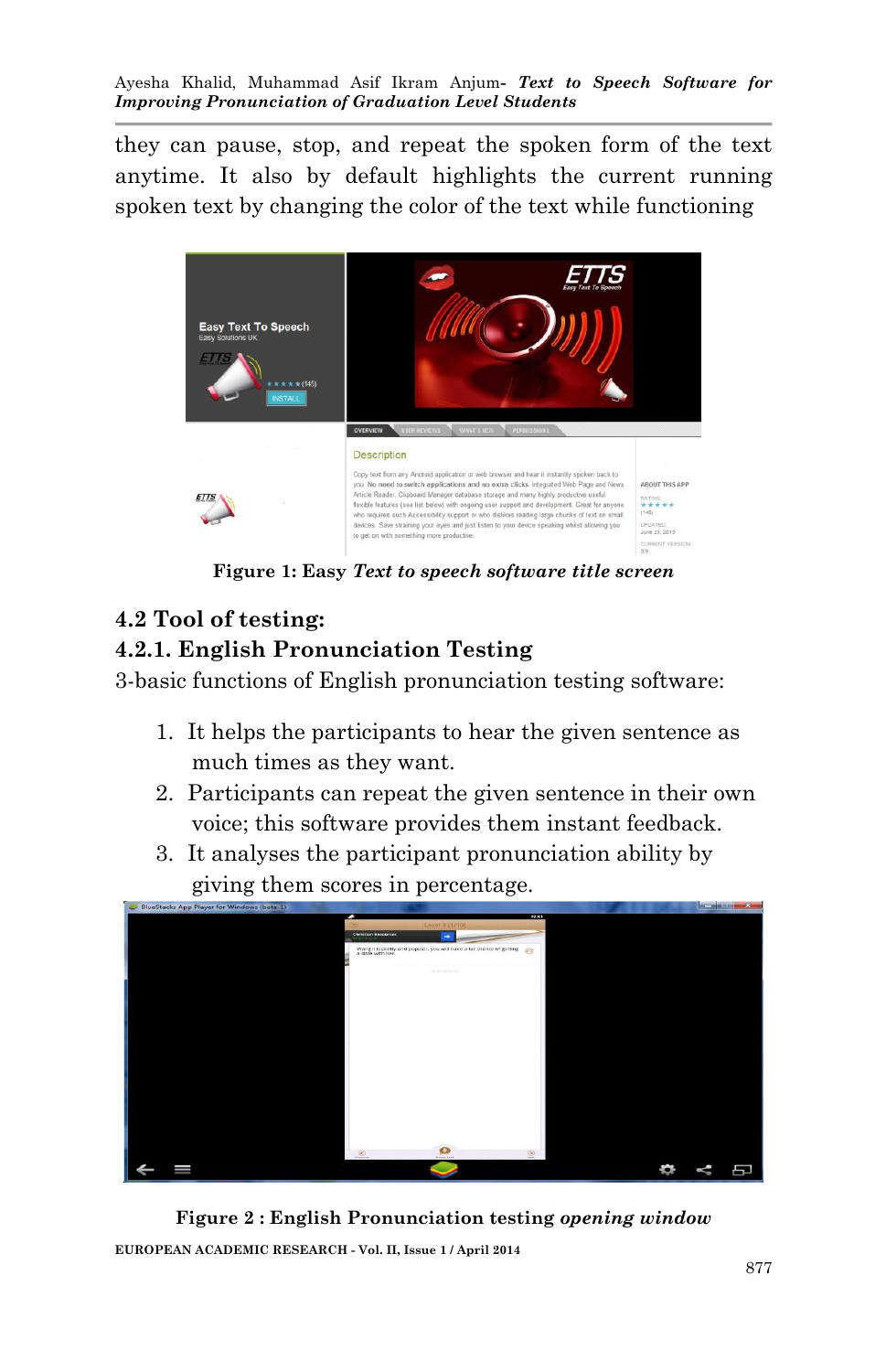This software has been used in the study for pre-test and on the basis of the pronunciation score students have bisected into two groups controlled & experimental groups then it has been used in post-test to investigate the effectiveness of text to speech software for improving pronunciation of the students at graduation level.

# **5. Data Analysis**

# **5.1. Is TTS efficient in improving pronunciation of the students?**

The research question is answered by testing hypothesis "there would be a statistically significant difference in the pronunciation scores of control and experimental groups". The pronunciation scores of the pre-test revealed that Mean and Standard Deviation of Experimental group was 27.50(7.164). For Control group, Mean and Standard Deviation values in pretest were 27.50(7.164). It is vivid from the obtained results that pronunciation scores of both groups had almost equal variance. The obtained data details are mentioned in the table 1.

| Variable<br>Group |              | No. of<br><b>Students</b> | Mean  | Std.<br><b>Deviation</b> |  |  |
|-------------------|--------------|---------------------------|-------|--------------------------|--|--|
| Pronunciation     | Control      | 20                        | 27.50 | 7.164                    |  |  |
| scores            | Experimental | 20                        | 27.50 | 7.164                    |  |  |

**Table 1: Mean score and standard deviation of pronunciation scores in pre-test**

Hypothesis one is tested by conducting independent samples ttest t =  $(.000)$ , p=  $(1.000)$  alpha  $(0.05)$  has been generated from the results of the independent samples t-test.

It is obvious from the gained results that experimental and control groups in their pre-test had almost equal variance. Further, it is proved that no significant difference is observed in experimental and control groups. Experimental group was given treatment through TTS for twenty one days by the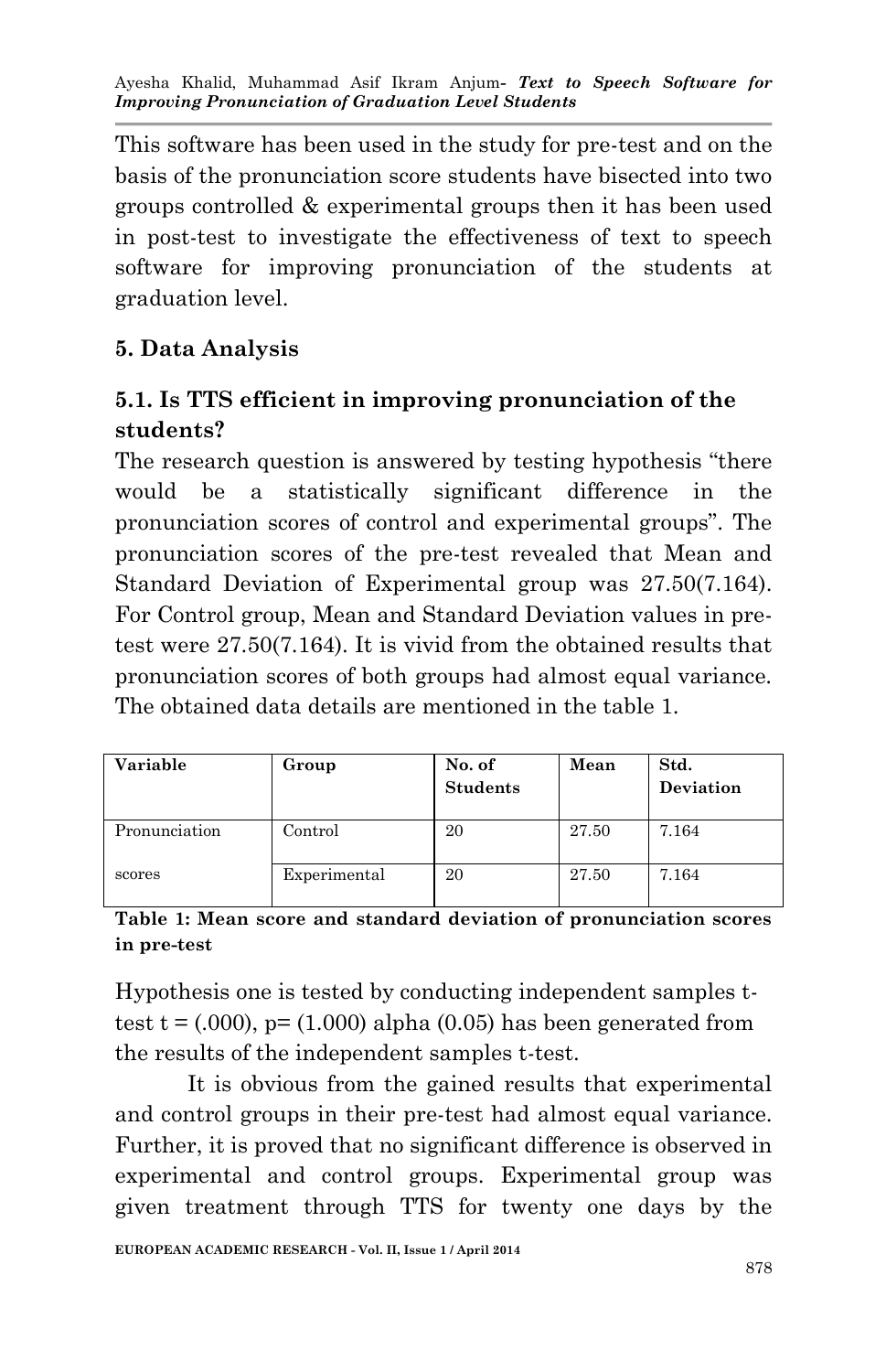researcher herself, while Control group was being taught for twenty one days through conventional teaching methodology. After completion of twenty one days, a post-test was conducted. Post-test scores revealed that there was an improvement in the pronunciation scores of both experimental and control groups.

For experimental group, Mean and Standard Deviation in the post-test scores were 39.00(12.524) while Mean and Standard Deviation in the post-test scores of the control group were 32.75(6.781). See (table 2).

| Variable      | Group        | of<br>No.       | Mean  | Std.      |
|---------------|--------------|-----------------|-------|-----------|
|               |              | <b>Students</b> |       | Deviation |
| Pronunciation | Control      | 20              | 32.75 | 6.781     |
| Scores        | Experimental | 20              | 39.00 | 12.524    |

**Table 2: Mean score and standard deviation of pronunciation score in post-test**

The difference in pre-test and post-test scores of experimental group is  $(27.50 \cdot 39.00 = 11.5$ , however the difference in pre-test and post-test scores of control group is  $(27.50 - 32.75 = 5.25$ . The values of difference of both groups is shown in the table 3 given below.

| Variable      | Pre-test |              | Post-test |              | Change  |              |
|---------------|----------|--------------|-----------|--------------|---------|--------------|
| Groups        | Control  | Experimental | Control   | Experimental | Control | Experimental |
| Pronunciation | 27.50    | 27.50        | 32.75     | 39.00        | 5.25    | 11.5         |
| scores        |          |              |           |              |         |              |

**Table 3: Mean change in post-test pronunciation scores of both groups**

Hypothesis is tested through Independent samples t-test, to sort out the statistically significant improvement in the pronunciation scores of experimental and control groups. The values of Independent samples t-test was  $t(38)$  -1.963,  $p=(0.59)$ alpha= 0.05 ( see Appendix A).

It is clear from the mentioned results that there is no significant difference in the pre-test pronunciation scores of both experimental and control groups. After twenty one days'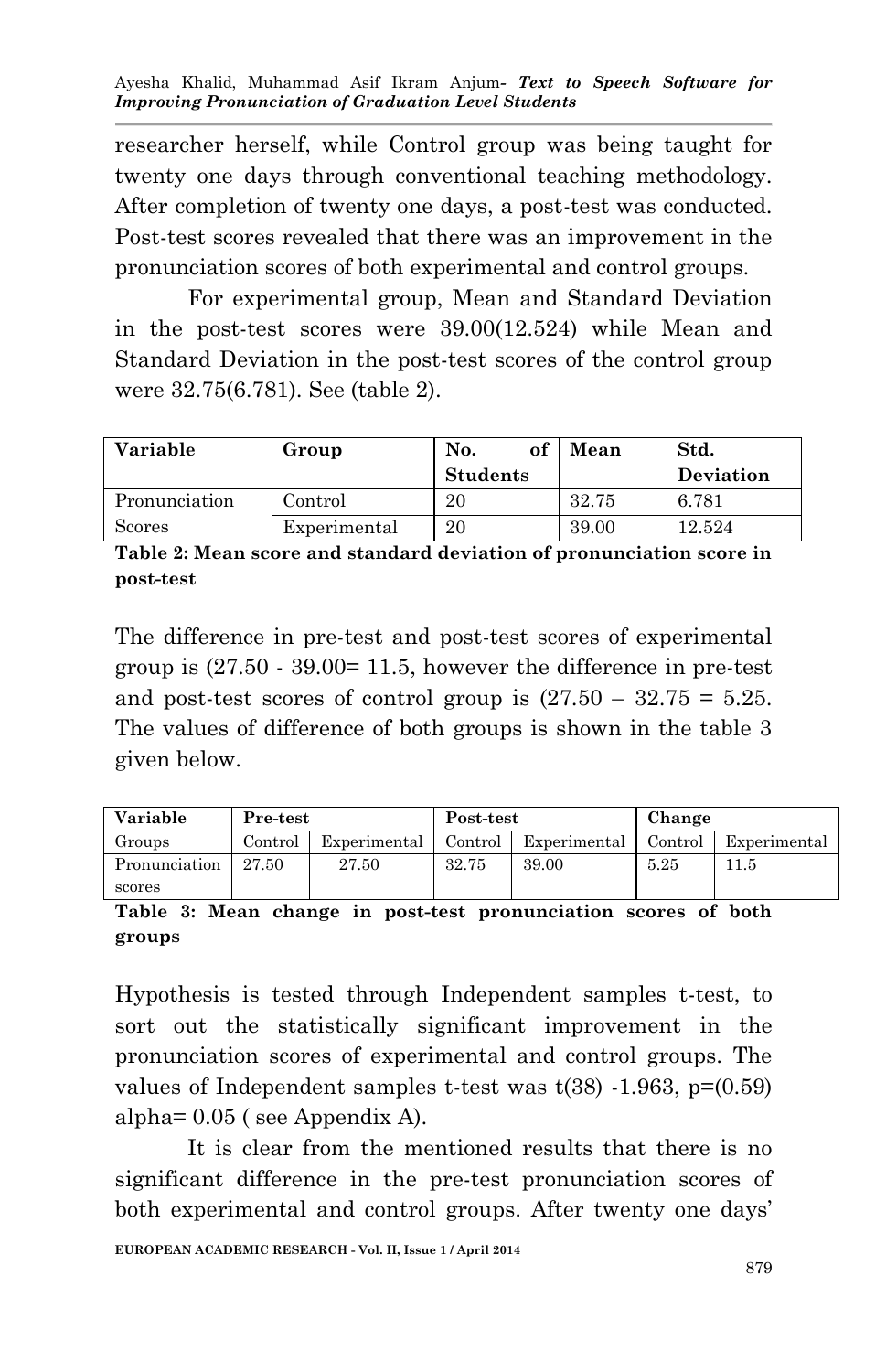coaching session, researcher conducted a post-test and found an increase in pronunciation scores of both groups. To see the improvements in pronunciation of the students a paired samples t-test was conducted. It proved that there was no significant difference in the pronunciation scores of control group as  $t(19) = -2.304$ ,  $p = .033$ ,  $\alpha = 0.05$  (See Appendix B). However, there was a statistically significant difference in the pronunciation scores of experimental group as  $t(19) = -4.524$ , p  $= 0.00$ ,  $\alpha = 0.05$  (See Appendix C).

# **5.2. Analysis of the Students' attitudes towards learning English pronunciation by Text to Speech Software**

To analyze the opinions, likings, disliking of the students and to acquire the feedback of the students regarding the usage of TTS, a questionnaire was administered for both experimental group and control group. Furthermore, it was designed to enquire about the experiences and recommendations of the students. The questionnaire comprised of five multiple choice questions. Students had to select the option which suits them most. All the questions were analysed on three points (Yes, No, Not sure).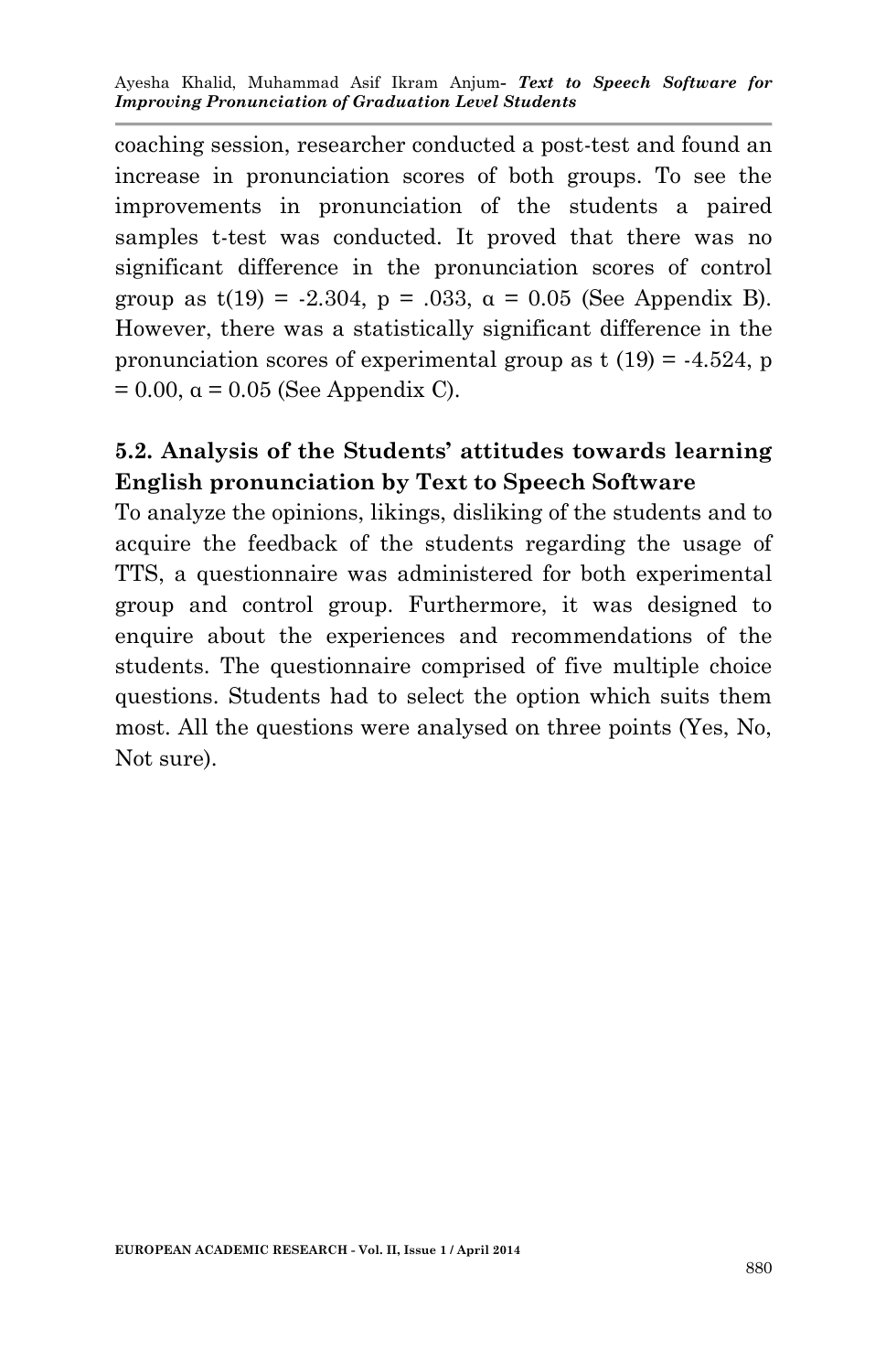| Question                                                                                                                            | Yes  | No | Not Sure |
|-------------------------------------------------------------------------------------------------------------------------------------|------|----|----------|
| $Q.1.$ Do you<br>feel<br>an<br>enhancement<br>the<br>in<br>of<br>interest<br>learning<br>pronunciation<br>through<br>TTS?           | 85%  | 5% | 10%      |
| Q.2. Do you think that TTS<br>enhance<br>can<br>your<br>pronunciation scores?                                                       | 85%  |    | 15%      |
| Q.3. Do you think, by using<br>TTS, you can come up with<br>better ways of learning<br>pronunciation?                               | 100% |    |          |
| Q.4. Do you think that TTS<br>is an effective methodology<br>for learning pronunciation<br>in Pakistan?                             | 100% |    |          |
| Q.5. Do you think that TTS<br>developed<br>has<br>your<br>inclination towards<br>the<br>usage of technology<br>for<br>ELL learning? | 100% |    |          |

# **Discussion**

Answering to the first question, 85% of the students said that TTS has helped them a lot in improving their pronunciation level, as it provide them facility to hear content whenever they want and they can use this flexible tool wherever they desire. This has also provided them ample opportunities to practise on their own. They are now not restricted to just study the transcription from the printed material, now they can hear the actual pronunciation of various words by TTS. On the other hand, 5% of the students were not certifying TTS. They might have negatively responded to reveal that they don't like active innovations in teaching methodologies. While 10% students who are not sure about the role of TTS in pronunciation improvement can be analysed in such a way that they have not felt out any difference in their pronunciation capability in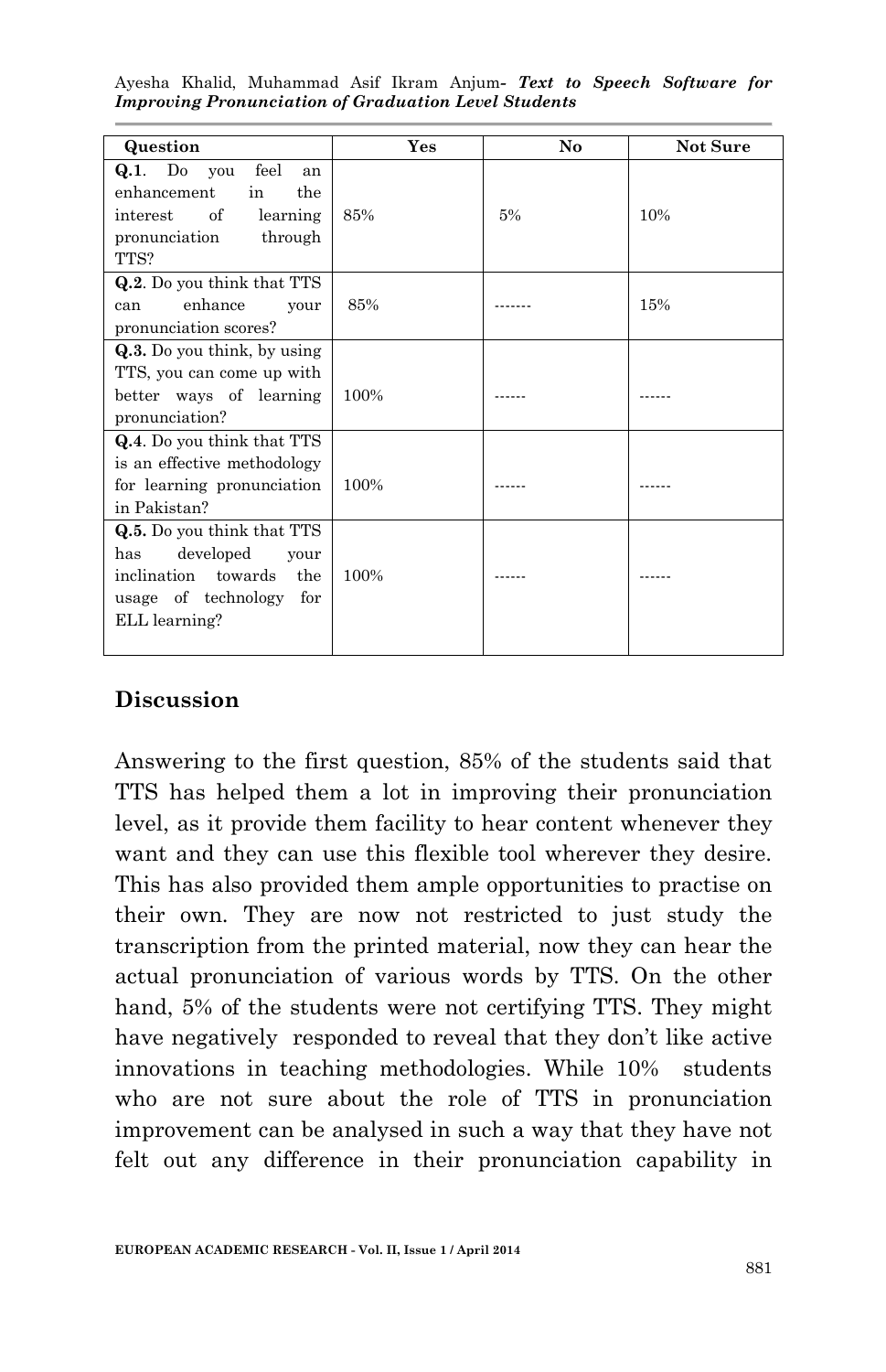comparison to prior or might be they don't want to acknowledge TTS worth alone.

In case of second question, 85% of the students agreed that there is remarkable increase in their pronunciation comprehensibility by the usage of TTS. This was observed not only through their classroom performance but can also be analysed through the increase in pronunciation scores of these experimental group students. However, those 15% students who have not found any clear difference in their pre-test and post-test pronunciation scores were not certain about TTS. It's impossible for them to show positive attitude towards TTS integration in teaching pronunciation. Moreover it can also be said that negligence of these students could also be the reason of their poor pronunciation scores.

For question number third, 100% of the students supported the view that by using TTS, they had enjoyed a better way of learning pronunciation. Variety of options in TTS had helped them to use it for their specific purposes. As it contains different languages option, native male and female voices, option to control the pitch and speed of sounds, which they could use on their own as compared to the traditional classrooms where they ought to learn transcriptions and where they feel shy to say their teacher, repeat that sound again. Finally they accepted TTS as a good change.

Fourth question investigates from the students about the effectiveness of TTS methodology for learning pronunciation in Pakistan. 100% respondents are of the view that its innovative and excellent integration into teaching methodologies. They truly desired TTS to be exercised in future. 100% of the students endorsed in favor of the fifth statement that TTS had developed their inclination towards the usage of technology for English Language Learning. They were of the view that previously they have certain confidence and reservation issues in the usage of technology for their learning purpose but now TTS has developed their interest in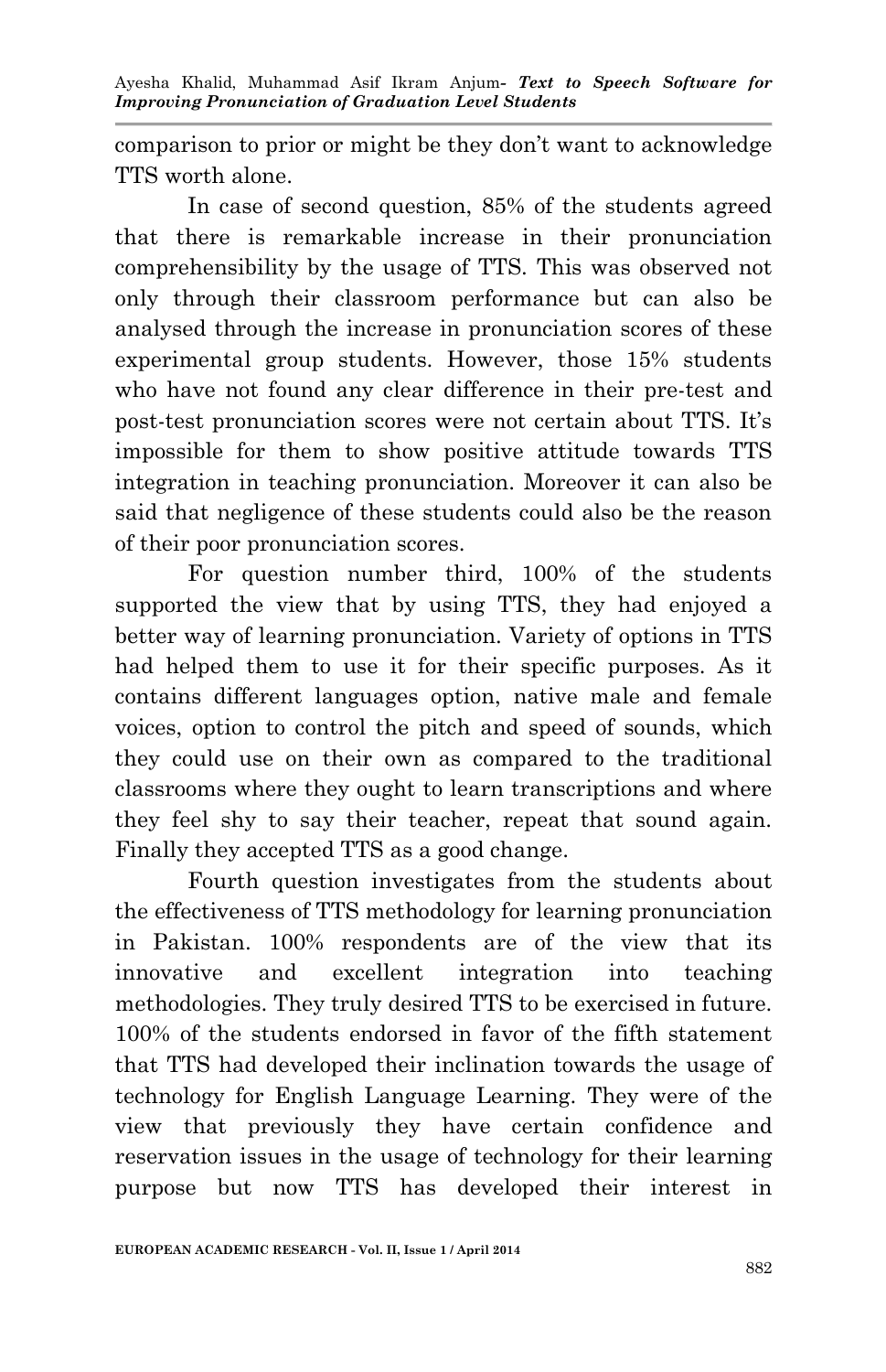exploration through internet and web based programmes for ELL learning. Now they feel more comfortable in using digital items and believe that they could get more benefit from it.

### **6. Conclusion:**

The present research got successful in investigating the effectiveness of Text to speech software for Improving Pronunciation of the students at Graduation Level in Pakistan. This methodology is a blessing for both teachers and students. The promotion of this methodology will result in better aptitude, competence level and pronunciation power of the students. This has not only encouraged them in their prerequisite knowledge of computer software but also further trained them in using computer software for their learning purpose. It had solved many practical problems which orthodox teaching methodologies failed to solve. This methodology also got successful in enhancing the pronunciation level of the students. Before the commencement of the study, students had equal pronunciation level as was clear from the pre-test results. But after the coaching of twenty one days, statistically significant difference in the pronunciation scores of the students of both groups was found. This was the major cause of the popularity and effectiveness of text to speech software among students. There is a paucity of research regarding TTS usage in Pakistan. The present research aid new avenues for future researchers to delve into this field.

### **BIBLIOGRAPHY:**

Blankenship, Strader, E. 1998. *Factors Related to Computer Use by Teachers in Classroom Instruction.* Masters' Thesis, Virginia Polytechnic Institute and State University.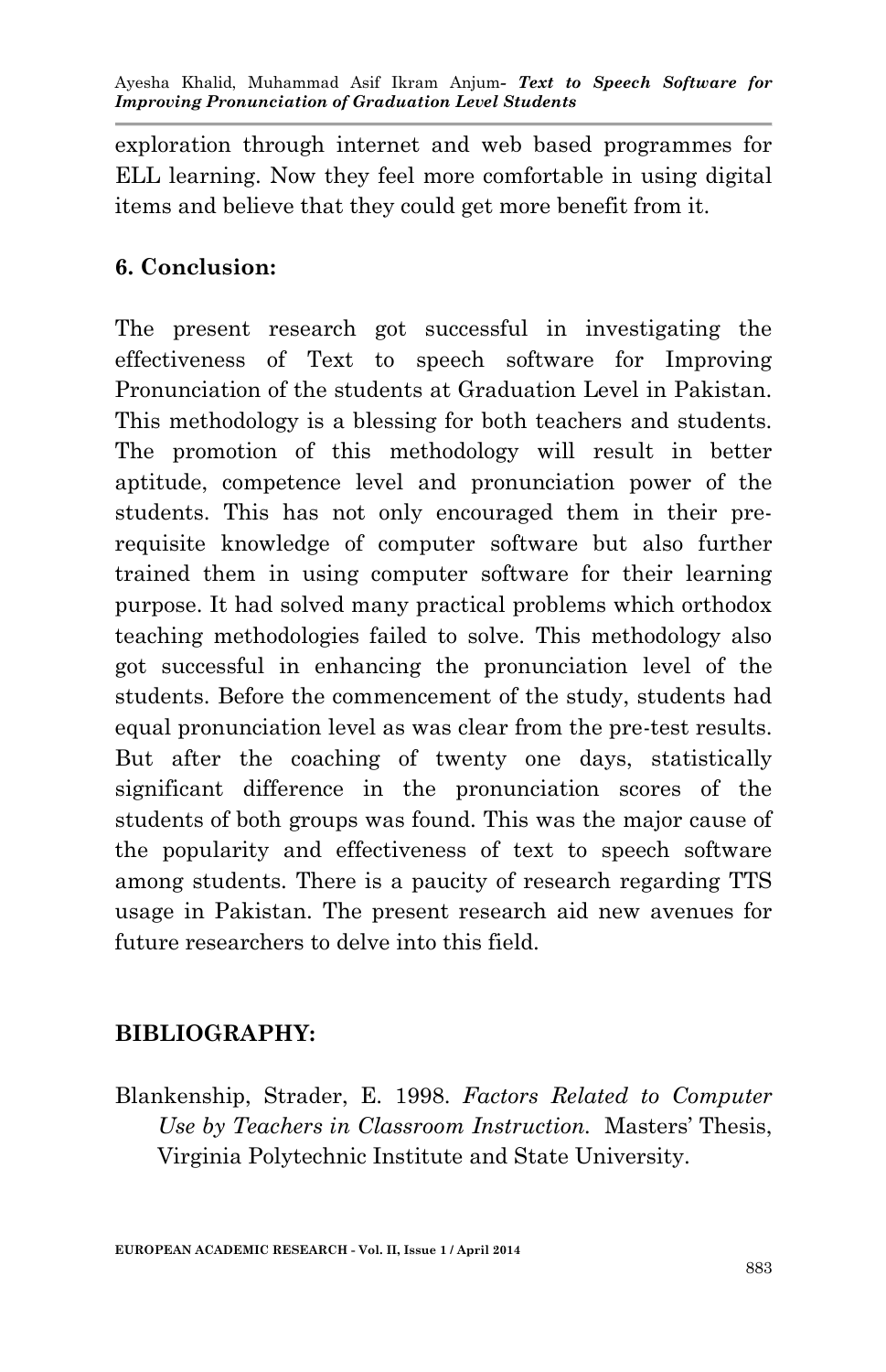- Chen, Chi-Fen. et al*.* 1996. *"*A New Perspective in Teaching Pronunciation*."* ERIC Document.
- Chun, Dorothy, M. 1998. "Signal analysis software for teaching discourse intonation*." Language Learning and Technology* 2: 61-77.
- Cohen, Louis, Manion, Lawrence, and Morrison, Keith. 2007. *Research Methods in Education*. 6TH edition. London: Routledge Press.
- Demirezen, Mehmet. 2011. "The Foundations of the Communicative Approach and Three of Its Applications.*" Journal of Language and Linguistic Studies* 7(1): 57.
- Fisher, Julia, A. 2000. "Language processes used in reading: Why some children struggle to read." English Department Colloquium, Metropolitan State College – Denver, Invited talk.
- Fraser, Helen. 2000. *Coordinating improvements in pronunciation teaching for adult learners of English as a second language.* Canberra: DETYA (ANTA Innovative Project).
- Isman, A. Caglar, M., Dabaj, F., and Altinay, Z. 2004. "Attitudes of Students toward Computers." *The Turkish Online Journal of Educational Technology* 3(1): 1-11.
- Patil, Zumbarlal N. 2008. "Rethinking the objectives of teaching English in Asia." *Asian EFL Journal* 10(4): 239.
- Seidlhofer, Barbara. 2001. "Pronunciation." In *The Cambridge guide to teaching English to speakers of other languages,*  edited by R. Carter and D. Nunan, 56. Cambridge: Cambridge University Press.
- Tuzcuoglu, U. 2000. *Teachers' attitudes towards using computer assisted language learning (CALL) in the foreign languages department at Osman Gazi University*. Unpublished Master's Thesis, Bilkent University, Ankara, Turkey.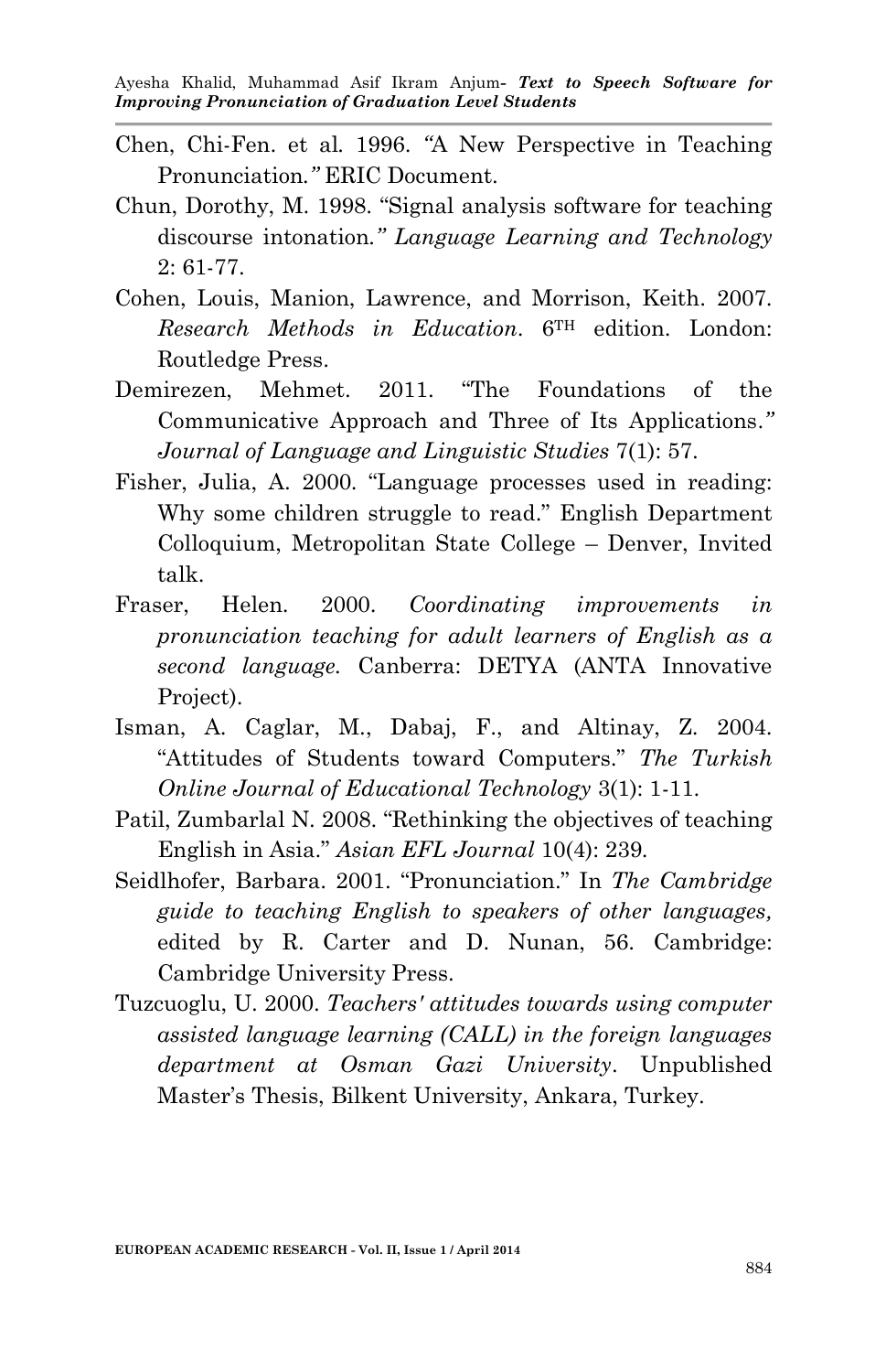### **Appendix A: Independent Samples t-test of both groups**

|             |                                      | Levene's<br><b>Test for</b> | t-test for Equality of Means |       |            |                        |                                        |                |             |                                |
|-------------|--------------------------------------|-----------------------------|------------------------------|-------|------------|------------------------|----------------------------------------|----------------|-------------|--------------------------------|
| <b>Test</b> | Assume                               | <b>Variances</b>            | <b>Equality of</b>           |       |            |                        |                                        |                |             |                                |
|             |                                      | F                           | Sig.                         | t     | Df         | Sig.<br>(2-<br>tailed) | Mean<br>DifferenceDifferenceConfidence | Std. Error 95% | Difference  | Interval of the<br>Lower Upper |
|             | Equal<br>variances<br>assumed        | .000                        | 1.000                        | .000  | 38         | 1.000                  | .000                                   | 2.265          | 4.586 4.586 |                                |
| pretest     | Equal<br>variances<br>not<br>assumed |                             |                              | 000   | 38.00      | 1.000                  | .000                                   | 2.265          | 4.586 4.586 |                                |
| Post-       | Equal<br>variances<br>assumed        | 6.528 .015                  |                              | 1.963 | 38         | 057                    | $-6.250$                               | 3.185          | 12.697      | .197                           |
| test        | Equal<br>variances<br>not<br>assumed |                             |                              | 1.963 | 29.260.059 |                        | $-6.250$                               | 3.185          | 12.761      | .261                           |

-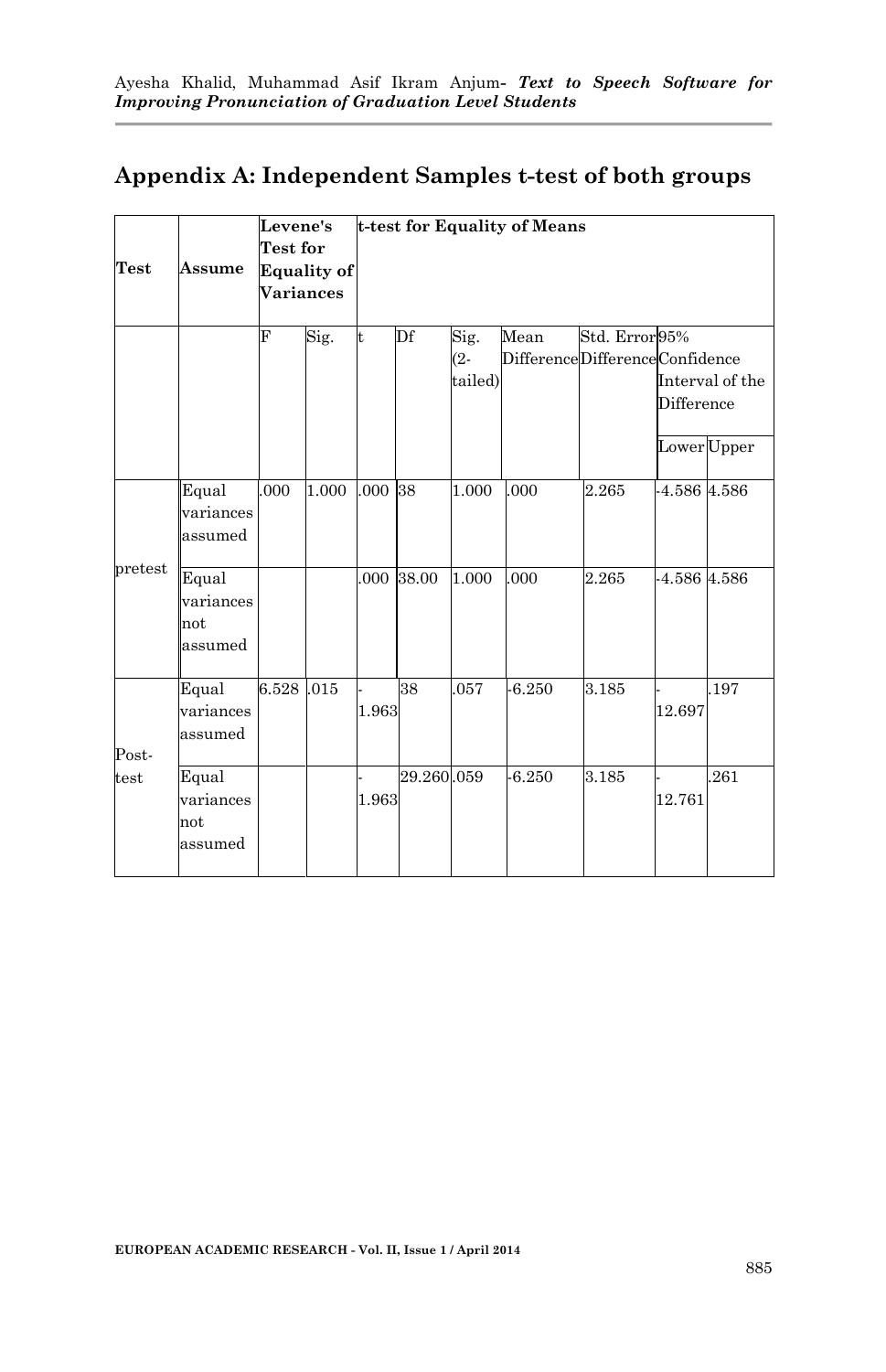### **Appendix B: Paired Samples t-test of Control group**

|   | <b>Paired Samples Test</b>                                    |                    |                         |              |                                                          |           |       |                  |                        |  |
|---|---------------------------------------------------------------|--------------------|-------------------------|--------------|----------------------------------------------------------|-----------|-------|------------------|------------------------|--|
|   |                                                               | Paired Differences |                         |              |                                                          |           |       | $_{\mathrm{df}}$ | $Sig. (2 -$<br>tailed) |  |
|   |                                                               | Mean               | Std.<br>Deviation Error | Std.<br>Mean | 95% Confidence<br>Interval of the<br>Difference<br>Lower | Upper     |       |                  |                        |  |
| 1 | Control group<br>Pairpre-test -<br>Control group<br>post-test | 5.250000           | 10.1922312.279052-      |              | 10.020111                                                | -.479889- | 2.304 | 19               | .033                   |  |

# **Appendix C: Paired samples t-test for Experimental group**

|        | <b>Paired Samples Test</b>                                                                   |                                        |                   |      |                               |       |  |    |         |
|--------|----------------------------------------------------------------------------------------------|----------------------------------------|-------------------|------|-------------------------------|-------|--|----|---------|
|        |                                                                                              | Paired Differences                     |                   | df   | Sig.<br>(2-                   |       |  |    |         |
|        |                                                                                              | Std.<br>95% Confidence<br>Mean<br>Std. |                   |      |                               |       |  |    | tailed) |
|        |                                                                                              |                                        | Deviation Error   | Mean | Interval of the<br>Difference |       |  |    |         |
|        |                                                                                              |                                        |                   |      | Lower                         | Upper |  |    |         |
| Pair 2 | Experimental<br>group pre-<br>test -<br>Experimental<br>group post-<br>$\operatorname{test}$ | 11.500000                              | 11.3670812.541757 |      | 16.8199586.1800424.524        |       |  | 19 | .000    |
|        |                                                                                              |                                        |                   |      |                               |       |  |    |         |